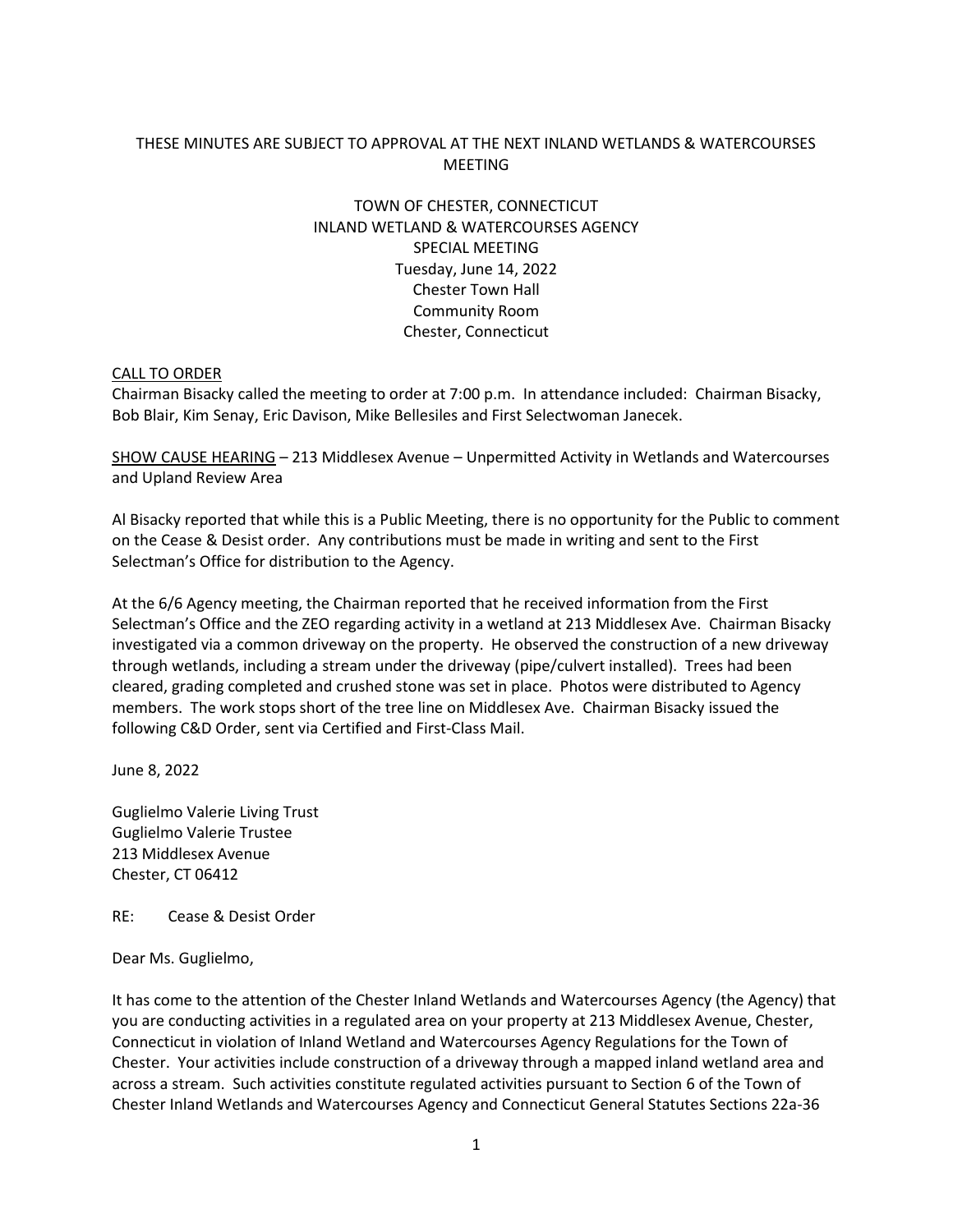through 22a-45, which require that a permit be obtained prior to conducting regulated activities affecting inland wetlands and watercourses. A review of our files indicates that no permit was issued for the work described above. Accordingly, such work has been conducted in violation of the law.

By this order, you are directed to:

- 1. Cease all construction activities within 100 ft. of wetlands areas.
- 2. Remove all culverts, soil and stone material placed in and within 100 ft. of the wetland area.
- 3. Restore vegetation cover on all disturbed areas, such vegetation must be suitable for wetland areas.
- 4. Removal of all fill materials and installation of all vegetation must be supervised full-time by a Soil Scientist certified by the State of Connecticut. Prior to beginning any activities in wetland areas, you must submit the resume of the Soil Scientist who will supervise the work to the Agency for review and acceptance. At the completion of the removal of fill material the supervising Soil Scientist must prepare a report certifying that all fill materials have been removed, original ground grades have been restored and the wetland areas are prepared and ready to receive vegetation plantings, and provide that report to the Agency.
- 5. Appear at all meetings of the Agency regarding the violation and to report on progress made on restoring the wetlands and stream to pre-violation activity until such time that the restoration work is complete, and all disturbed areas and soils have been stabilized.
- 6. Appear at a Show Cause meeting to be held by the Agency at 7 p.m. on Tuesday, June 14, 2022 at the Chester Town Hall located at 203 Middlesex Ave.

The issuance of this Notice of Violation shall not delay or bar any action pursuant to Section 22a-44(b) of the General Statutes.

If you have any questions, please call Al Bisacky, Inland Wetlands Chairman (860) 266-0266. Your prompt cooperation is appreciated.

Sincerely,

Al Bisacky Chairman Inland Wetlands and Watercourses Agency

Cc: Ken Slater, Halloran Sage

The purpose of this evening's Show Cause Hearing is to provide an opportunity for the party to discuss the matter with the Agency. As of 7:14 p.m., no individual representing 213 Middlesex Avenue was in attendance. In addition, the Town has not received any communications from the property owner relative to the matter.

Al commented that as the photos indicate, the work is substantially complete. A permit from the State is necessary to connect the driveway to Middlesex Avenue.